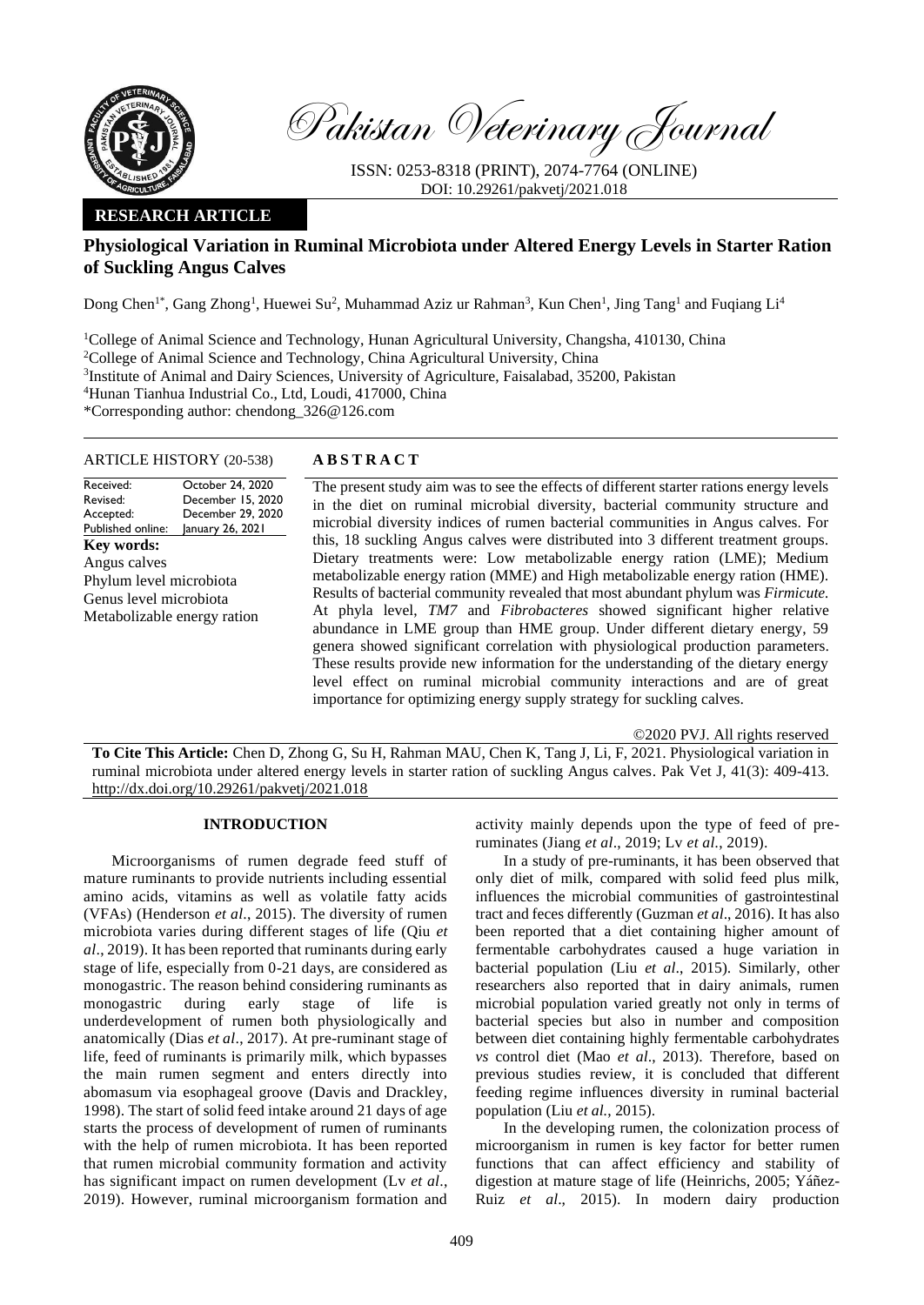management, newborn calves are separated from the dam after birth and reared on either milk replacer or whole milk. Scientists have explored effect of dam nutrition, feeding materials on rumen ecology, rumen fermentation and production from very soon after birth into adulthood in dairy calve. However, in meat production system, where the offspring remains with the dam until weaning, a little research has been done to evaluate the effect of dam nutrition, feeding materials on rumen ecology, and rumen fermentation from very soon after birth. In this backdrop, the current project evaluated the alterations in rumen fermentation processes and ruminal microbial community following variation in energy levels in starter ration of sucking Angus calves.

## **MATERIALS AND METHODS**

**Ethics Statement:** Animal Welfare and Use Committee of Hunan Agricultural University approved the experimental procedure of current study.

**Diet composition and animal management:** In this study, eighteen Angus calves of about twenty days old with initial  $BW = 43.4 \pm 4.25$  kg were selected. Animals were divided into 3 different experimental groups each comprising of three replicates with two calves in each replicate. Dietary treatments were: Low metabolizable energy (LME) that was 11.19 MJ/Kg; Medium metabolizable energy (MME) that was 12.38 MJ/kg and High metabolizable energy (HME) that was 13.62 MJ/kg. The composition of pelleted starter rations is shown in Table 1. Besides, pelleted starter ration, calves were offered whole oat hay ad-libitum. Milk was provided to each calf from their dams by suckling method at 07:00 to 18:00 every day.

**Samples collection:** Newly fed and refused starter was recorded daily to calculate individual starter intake. Ruminal samples collection procedure is described previously (Chen *et al*., 2020). Three aliquots each containing sample 1 mL were placed in liquid nitrogen for 16S rRNA analysis.

**DNA extraction and pyrosequencing:** DNA extraction and 16S rRNA pyrosequencing procedure has been described previously (Chen *et al.*, 2020). Briefly, clear supernatant was collected following centrifugation of rumen fluid sample (1.5 mL). DNA was extracted using DNA isolation kit (Magen, China) and 16S rRNA genes from V3-V4 region were amplified with the help of specific primers. PCR reactions were performed in triplicate and the PCR products were purified using agarose gel electrophoresis.

**Data analyses:** QIIME (Version 1.9.1) was used to remove low quality sequences of raw reads (Caporaso *et al*., 2010). The filtered raw reads tags were merged using FLASH, Version 1.2.7 (Magoč and Salzberg, 2011). The chimeric tags were removed using Usearch software (Version 8.1.1861) (Edgar *et al*., 2011). Operational taxonomic units (OTUs) (97% similarity) were made from the selected tags (DeSantis *et al*., 2006).

**Statistical analysis:** R software (Version 3.3.3) was used for the data analysis. Duncan's multiple rang test was used

to analyze differences among groups. Wilcoxon rank sum test was used for differential abundance of genera. P value<0.05 was considered significant. Correlations between microbial proportion and physiological / production parameters (including dry matter intake, growth index, nutrient digestibility, ruminal fermentation parameters) were determined using R software (Version 3.3.3, pheatmap package).

#### **RESULTS**

**Bacterial Population Comparison Phyla and Genera**  Levels: Raw tags (81,441), with an average length of 407 bp, were allotted, based on a 97% similarity cut-off, to 68,243 operational taxonomic units (OTUs). Bacterial population comprising of top 10 phyla and genera levels are presented in Fig. 1. Eight (08) phyla (relative abundance  $\geq 0.1\%$  was observed across all the experimental diets (Table 2). *Fibrobacteres* was found to be the minimum while *Firmicutes* was the most abundant phylum (54.16%), followed by *Bacteroidetes* (35.78%). *TM7* and *Fibrobacteres* was observed to be at significantly higher relative abundance in LME group than in HME group (Table 2). At genera level, 20 taxas shared genera with a relative abundance  $(\geq 0.1\%)$  were found (Table 3). The most abundant taxa was *Prevotella* (17.90%) followed by *Ruminococcus* (5.23%), *Succiniclasticum* (1.56%), *CF231* (0.89%) and *Sharpea* (0.69%). The top 10 genera, based on relative abundance, are presented in Fig. 1B. No significant difference was observed at genera level among different diet groups (Table 3) except *Atopobium*, *Wautersiella* and *Actinobacillus*.

**Growth performance, rumen fermentation parameters and nutrient digestibility in calves:** It was found that the rumen fermentation indices were related to the ruminal bacteria community (Fig. 2). In detail, *Haemophilus*, *Mitsuokella*, *Acinetobacter*, and *Erwinia* (P<0.05) were positively correlated with valerate concentration in rumen while, *Porphyromonas*, and *Vibrio* (P<0.05) were negatively correlated with valerate concentration in rumen. *SHD-231*, *Mycoplasma*, *Shuttleworthia*, *Mycetocola*, *Coprococcus* were positively correlated with butyrate concentration. However, butyrate concentration was found to be correlated negatively with *Halomonas*. *GW-34* was positively correlated with acetate concentration in the rumen while *Faecalibacterium*, *Phormidium*, *Suttonella*, and *Collinsella* were negatively correlated with acetate concentration in the rumen. *Faecalibacterium*, *Treponema*, *Collinsella*, *Schwartzia*, and *Halomonas* were negatively correlated with TVFA concentration. *Schwartzia*, *Halomonas*, and *Yonghaparkia* were negatively correlated with propionate concentration. *Christensenella*, and *Lachnobacterium* were positively correlated with propionate concentration. *Anaeroplasma*, *Pseudoramibacter\_Eubacterium* and *Pseudoalteromonas* were positively correlated with organic matter digestibility. *Coprococcus* and *Luteimonas* were negatively correlated with organic matter digestibility. *Anaeroplasma*, *Pseudoramibacter\_Eubacterium*, *Pseudoalteromonas* and *vadinCA11* were correlated positively with dry matter digestibility. *Solibacillus* and *Luteimonas* were negatively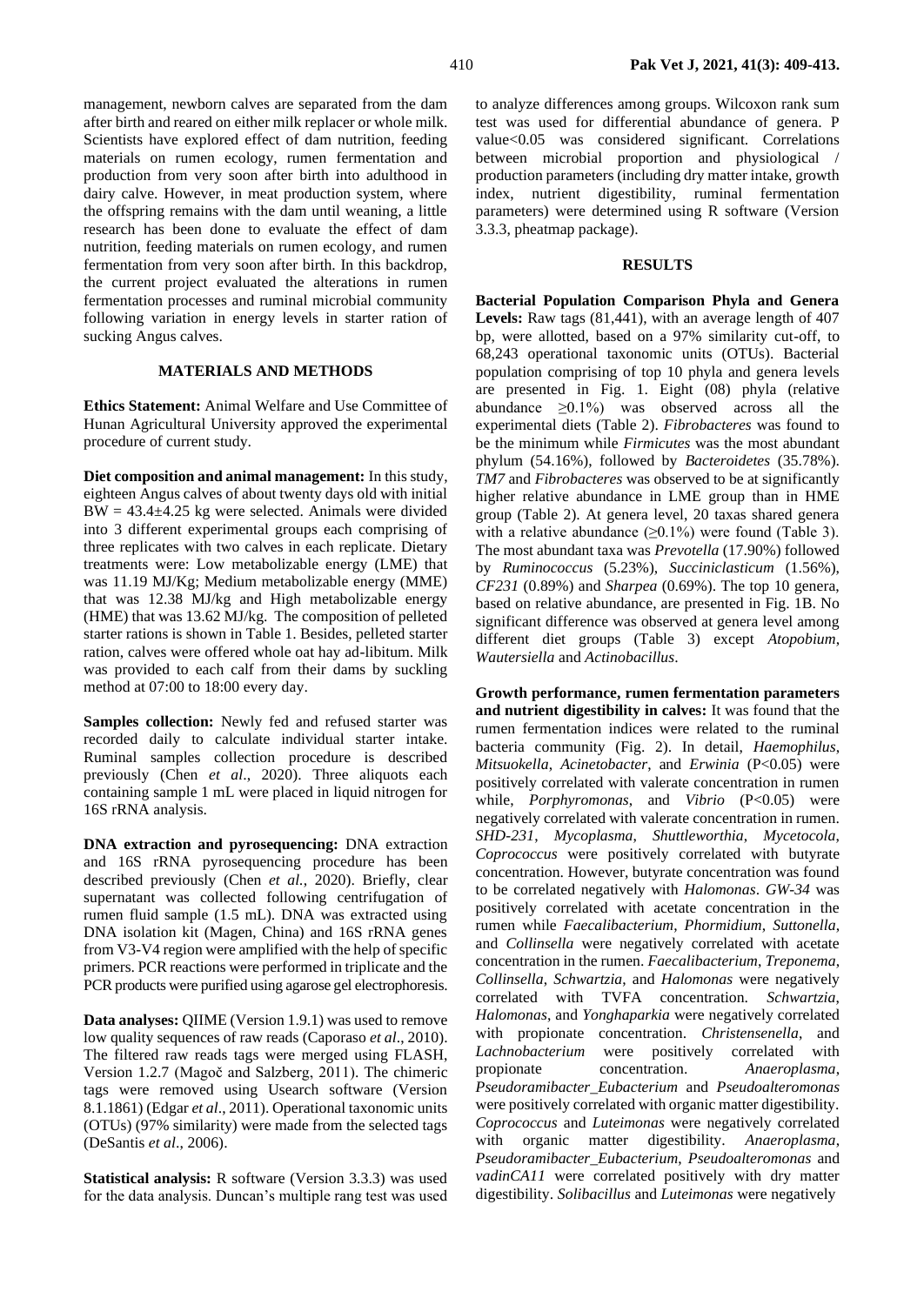

Fig. 1: Bacterial community structure variation in different groups. The relative abundance of the top 10 most abundant (A) phyla and (B) genera is shown. Each bar represents the relative abundance of each sample. Each colour represents a particular phylum or genus.



**Fig. 2:** Correlation between physiological / production parameter and genus abundance. The down and left hierarchical cluster based on the corresponding correlation matrix between physiological / production parameters and genus abundance.

| Table 1: Composition and nutrient levels of content rate diet (DM basis) % |  |
|----------------------------------------------------------------------------|--|
|----------------------------------------------------------------------------|--|

| Items                         | LME <sup>3</sup> | MME <sup>4</sup> | HME <sup>5</sup> |
|-------------------------------|------------------|------------------|------------------|
| Ingredients                   |                  |                  |                  |
| Corn                          | 5.00             | 30.60            | 46.50            |
| Soybean meal                  | 16.00            | 17.00            | 18.00            |
| Wheat bran                    | 59.00            | 29.90            | 9.00             |
| Soybean protein concentrate   | 3.00             | 3.50             | 6.00             |
| Cotton seed meal              | 7.00             | 8.00             | 7.00             |
| Soya-bean oil                 | 0.00             | 1.00             | 3.50             |
| Premix $\frac{1}{2}$          | 5.00             | 5.00             | 5.00             |
| Molasses                      | 5.00             | 5.00             | 5.00             |
| Total                         | 100              | 100              | 100              |
| Nutrient levels <sup>2)</sup> |                  |                  |                  |
| DM                            | 87.00            | 88.00            | 89.00            |
| <b>CP</b>                     | 23.17            | 20.77            | 23.02            |
| EE                            | 2.68             | 2.73             | 3.47             |
| <b>NDF</b>                    | 22.11            | 18.10            | 11.21            |
| <b>ADF</b>                    | 10.40            | 8.4 I            | 7.35             |
| ME <sup>2</sup> (M]/kg)       | 11.19            | 12.38            | 13.62            |

<sup>1</sup>One kilogram premix provided the following: VA 260 00 KIU, VD3 100 00 KIU, VE 70 KIU, Fe 8000 mg, Mn 6290 mg, Zn 816.3 mg, Cu 1200 mg, I 1200 mg, Se 600 mg, Co 200mg, Ca 150 g, P 30 g. : <sup>2</sup>ME was a calculated value and others were measured values: <sup>3</sup>LME=low metabolizable energy calf starter, the same as below: <sup>4</sup>MME=Medium metabolizable energy calf starter, the same as below: <sup>5</sup>HME=High metabolizable energy calf starter, the same as below.

correlated with dry matter digestibility. *Anaeroplasma*, *Pseudoramibacter\_Eubacterium*, *Pseudoalteromonas* and *vadinCA11* were positively correlated with crude protein digestibility. *Coprococcus* and *Luteimonas* were negatively correlated with crude protein digestibility. *Pseudoramibacter\_Eubacterium*, *Pseudoalteromonas*, and *vadinCA11* were positively correlated with acid detergent

fiber digestibility. *Luteimonas* and *Neisseria* were negatively correlated with acid detergent fiber digestibility. *Arthrobacter*, and *vadinCA11* were correlated positively with neutral detergent fiber digestibility. *Methanosphaera*, *Lactobacillus*, *Solibacillus*, *Coprococcus*, *Luteimonas* were correlated negatively with neutral detergent fiber digestibility. *Faecalibacterium* and *Atopobium* were positively correlated with ether extract digestibility. *Methanosphaera*, *Haemophilus*, *Mitsuokella*, *Lactobacillus* were negatively correlated with ether extract digestibility. *Elusimicrobium*, *Desulfovibrio*, *Oscillospira*, *Agrobacterium*, and *Bilophila* were negatively correlated with average daily gain. *Pseudoalteromonas* and *Porphyromonas* were positively correlated with pH while Sulfurospirillum and Slackia were negatively correlated with rumen pH. Arthrobacter, *Blautia*, *Phormidium*, *Yonghaparkia*, *Kaistobacter* and *Bifidobacterium* were positively correlated with NH3-N. *Acidaminococcus*, *Actinobacillus*, *Ruminococcus* and *Neisseria* were correlated negatively with NH3-N. *Mogibacterium*, *Variovorax* and *Dehalobacterium* were positively correlated with isovalerate. *Anaeroplasma*, *Aggregatibacter*, *Fusobacterium*, *Facklamia*, *Megasphaera*, *Sphaerochaeta*, *Bulleidia*, *Shuttleworthia*, *Lachnobacterium* were negatively correlated with isovalerate. *Blautia*, *Atopobium, Anaerofustis* and *Dehalobacterium* were positively correlated with isobutyrate concentration in the rumen. *Acidaminococcus*, *RFN20*, *Sphaerochaeta*, *Bulleidia*, *Shuttleworthia*, *Dorea*,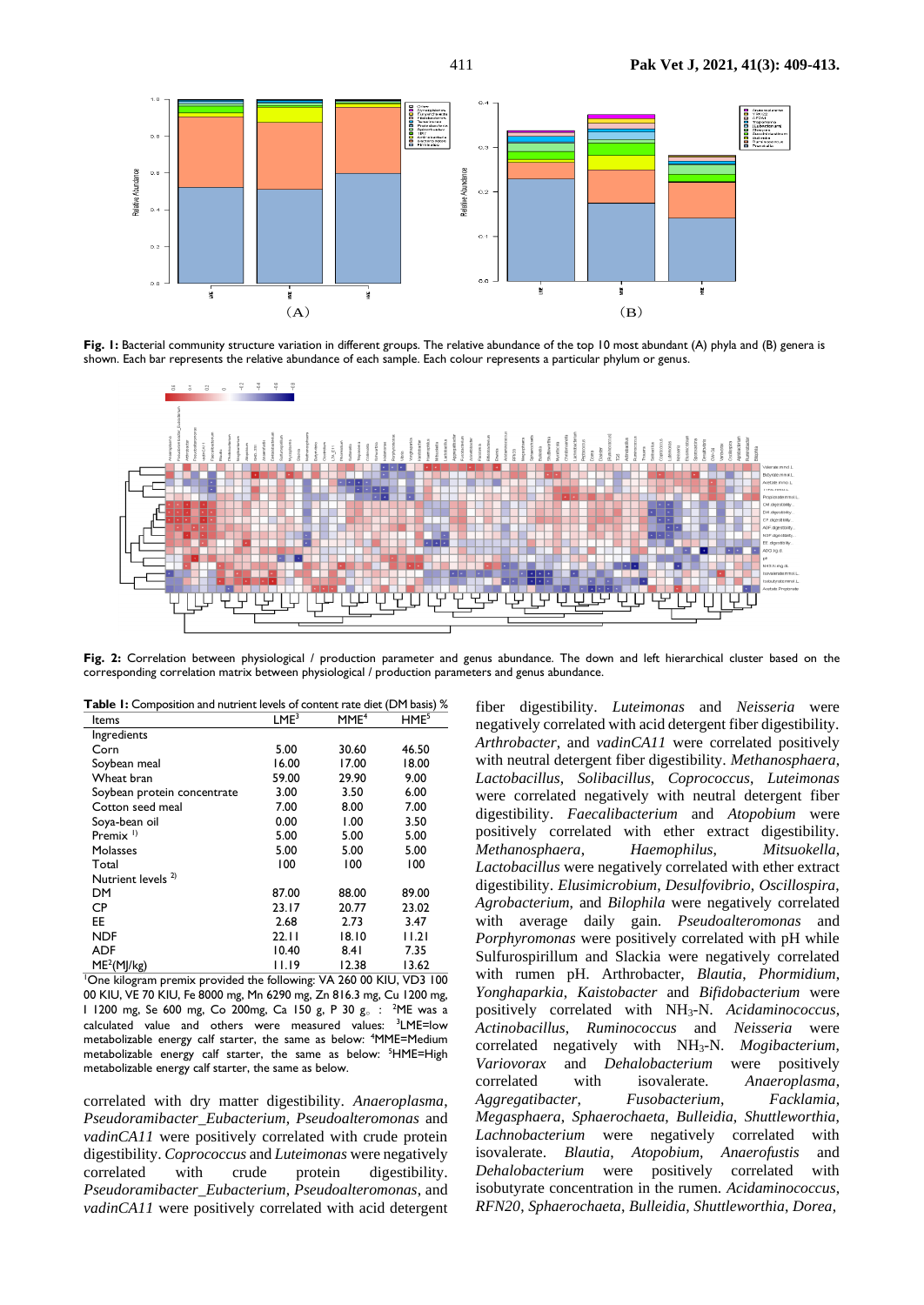|                                                           | Table 2: Phylum-level composition (relative abundance ≥0.1%) of the rumen among different groups. Values are Median. a,b Values in the same row |
|-----------------------------------------------------------|-------------------------------------------------------------------------------------------------------------------------------------------------|
| with different superscripts differ significantly (P<0.05) |                                                                                                                                                 |

| Phylum               | Relative abundance (%) |                   |                   |                   | <b>SEM</b> |       |
|----------------------|------------------------|-------------------|-------------------|-------------------|------------|-------|
|                      | All                    | LME               | <b>MME</b>        | <b>HME</b>        |            |       |
| <b>Firmicutes</b>    | 54.16                  | 49.78             | 52.10             | 62.30             | 1.110      | 0.119 |
| <b>Bacteroidetes</b> | 35.78                  | 38.48             | 36.66             | 33.23             | 0.444      | 0.927 |
| Actinobacteria       | . 49                   | .53               | 2.03              | l.49              | 0.051      | 0.983 |
| TM7                  | 0.92                   | .44 <sup>a</sup>  | 0.77              | 0.53 <sup>b</sup> | 0.079      | 0.018 |
| Spirochaetes         | 0.84                   | l.I5              | 0.76              | 0.79              | 0.036      | 0.236 |
| <b>Tenericutes</b>   | 0.53                   | 0.62              | 0.84 <sup>a</sup> | 0.27 <sup>b</sup> | 0.048      | 0.050 |
| Proteobacteria       | 0.56                   | 0.94              | 0.65              | 0.40              | 0.045      | 0.082 |
| Fibrobacteres        | 0.11                   | 0.14 <sup>a</sup> | 0.17              | 0.02 <sup>b</sup> | 0.013      | 0.057 |

**Table 3:** Shared genera with a relative abundance ≥0.1% in all samples among different groups. Values are mean. a,b Values in the same row with different superscripts differ significantly (P<0.05)

| Phylum               | Genus               | Relative abundance (%) |                   |                     |                   | SEM   | P     |
|----------------------|---------------------|------------------------|-------------------|---------------------|-------------------|-------|-------|
|                      |                     | All                    | <b>LME</b>        | <b>MME</b>          | HME               |       |       |
| <b>Bacteroidetes</b> | Prevotella          | 17.90                  | 20.51             | 19.09               | 6.40              | 0.717 | 0.244 |
|                      | YRC22               | 0.08                   | 0.05              | 0.14                | 0.13              | 0.009 | 0.144 |
|                      | CF231               | 0.89                   | 0.77              | .44                 | 0.91              | 0.059 | 0.692 |
| <b>Firmicutes</b>    | Ruminococcus        | 5.23                   | 2.68              | 8.21                | 5.96              | 0.463 | 0.095 |
|                      | <b>Bulleidia</b>    | 0.44                   | 0.41              | 1.65 <sup>a</sup>   | 0.07 <sup>b</sup> | 0.138 | 0.010 |
|                      | Sharbea             | 0.69                   | 0.35              | 0.57                | 0.78              | 0.036 | 0.414 |
|                      | Succiniclasticum    | 1.56                   | 1.83              | l.77                | 1.38              | 0.040 | 0.920 |
|                      | [Eubacterium]       | 0.11                   | 0.15              | 0.51 <sup>a</sup>   | 0.02 <sup>b</sup> | 0.042 | 0.022 |
|                      | <b>Solibacillus</b> | 0.17                   | 0.10              | 0.34                | 0.19              | 0.020 | 0.778 |
|                      | <b>Butyrivibrio</b> | 0.31                   | 0.43              | 0.23                | 0.23              | 0.019 | 0.476 |
|                      | Coprococcus         | 0.22                   | 0.17              | 0.28                | 0.40              | 0.020 | 0.484 |
|                      | Clostridium         | 0.21                   | 0.22              | 0.11                | 0.19              | 0.009 | 0.422 |
|                      | <b>RFN20</b>        | 0.12                   | 0.06              | 0.19                | 0.12              | 0.011 | 0.244 |
|                      | Oscillospira        | 0.15                   | 0.13              | 0.15                | 0.15              | 0.002 | 0.834 |
| Spirochaetes         | <b>Treponema</b>    | 0.82                   | 1.12              | 0.74                | 0.79              | 0.035 | 0.209 |
| <b>Fibrobacteres</b> | Fibrobacter         | 0.11                   | 0.14 <sup>a</sup> | 0.17                | 0.02 <sup>b</sup> | 0.013 | 0.057 |
| <b>Tenericutes</b>   | Anaeroplasma        | 0.33                   | 0.32              | 0.48 <sup>a</sup>   | 0.14 <sup>b</sup> | 0.028 | 0.019 |
| Proteobacteria       | Suttonella          | 0.21                   | 0.52 <sup>a</sup> | $0.22$ <sup>a</sup> | 0.05 <sup>b</sup> | 0.040 | 0.008 |
|                      | Desulfovibrio       | 0.17                   | 0.14              | 0.1                 | 0.19              | 0.004 | 0.675 |
| Actinobacteria       | Bifidobacterium     | 0.09                   | 0.17              | 0.13 <sup>a</sup>   | 0.03 <sup>b</sup> | 0.012 | 0.012 |

*Ruminococcus* and *hauera* were negatively correlated with isobutyrate concentration in the rumen. *Butyrivibrio*, *Clostridium*, *L7A\_E11* and *Neisseria* were positively correlated with acetate to propionate ratio. *Photobacterium*, *Christensenella*, *Peptococcus*, *Dorea*, *Dialister*, [*Ruminococcus*], *TG5* and *Ruminobacter* were negatively correlated with acetate to propionate ratio.

#### **DISCUSSION**

Higher energy contents in the diet of weaning calves are often desired for increased growth (Rauba *et al*., 2019). The increase in energy contents accomplished by additional milk or by increase energy level and density of milk or starter ration (McLeod and Baldwin, 2000). Generally, it is considered that increasing the energy level in the diet of weaning calves did not alter the dry matter and organic matter intake but improve feed efficiency.

In this study, we studied the effects of different starter rations energy levels in the diet on bacterial community structure and correlation between production parameters and genera abundance in Angus calves. We found that rumen samples from claves on low metabolizable energy and medium metabolizable energy starter ration showed higher ruminal microbiota diversity as compared to high metabolizable energy starter ration, which is consistent with previous literature showing decrease in microbial diversity following grain-based high fermentable carbohydrates diet (Wang *et al*., 2009; Kim *et al*., 2016).

About 90% of the bacterial population comprised of *Firmicutes* (54.16%) and *Bacteroidetes* (35.78%). Lv *et al.*

(2020) also reported energy level of rations significantly increased the abundance of *Firmicutes* and *Bacteroidetes*. Our results showed that the calves fed on starter ration with low ruminal pH demonstrated higher abundance of *Firmicutes* in line with previous study (Kim *et al.*, 2016). The digestion of complex carbohydrates is enhanced by *Bacteroidetes* which help in fermentation of organic matter (Jiang *et al.*, 2019). The numerical increase in *Bacteroidetes* abundance in the rumen of calves with low metabolizable energy diets could be explained by higher fiber contents in it due to higher wheat bran concentration in low metabolizable diet of calves. It has been reported that high fiber diet with relatively less metabolizable efficiency results in higher abundance of *cellulolytic* bacteria in lamb's rumen as well as in human's gut (Salonen *et al*., 2014). This may indicate the important role of *cellulolytic* bacteria in enhancing metabolic status of the low energy diets. The *cellulolytic* bacteria diversity can be explained by the composition of the low metabolizable energy diet that contains a high fiber due to higher concentration of wheat bran (Qian *et al*., 2018).

*Fibrobacteres* and *Fibrobacter* are commonly found in animals fed on fiber-rich diet and play important role in cellulose breakdown (Cui *et al.*, 2019). *Suttonella* genus belongs to the *Proteobacteria* plays a vital role in rumen metabolism although it is found in relatively low abundance. It has been commonly found in animals fed on diet containing higher starch contents (Kim *et al.*, 2016; Dias *et al.*, 2017; Cui *et al.*, 2019). We observed contrasting results showing high abundance of *Suttonella* in diet containing low metabolizable energy with lower level of